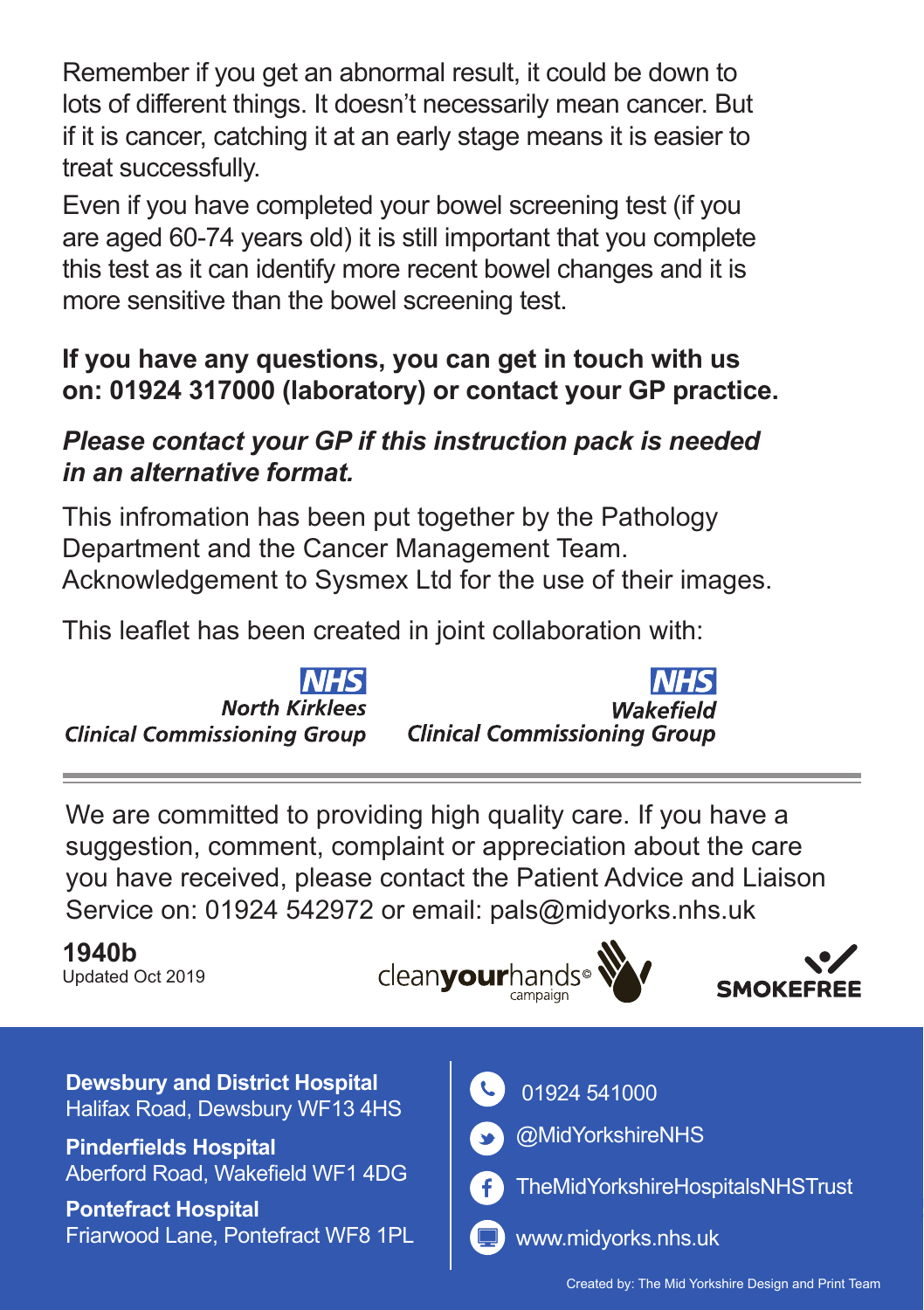

# **Patient instruction leaflet for FIT sample collection**

# *Your FIT Test Kit should look like this when you receive it.*



*Please scan the QR CODE for instruction video*



#### **Striving for excellence**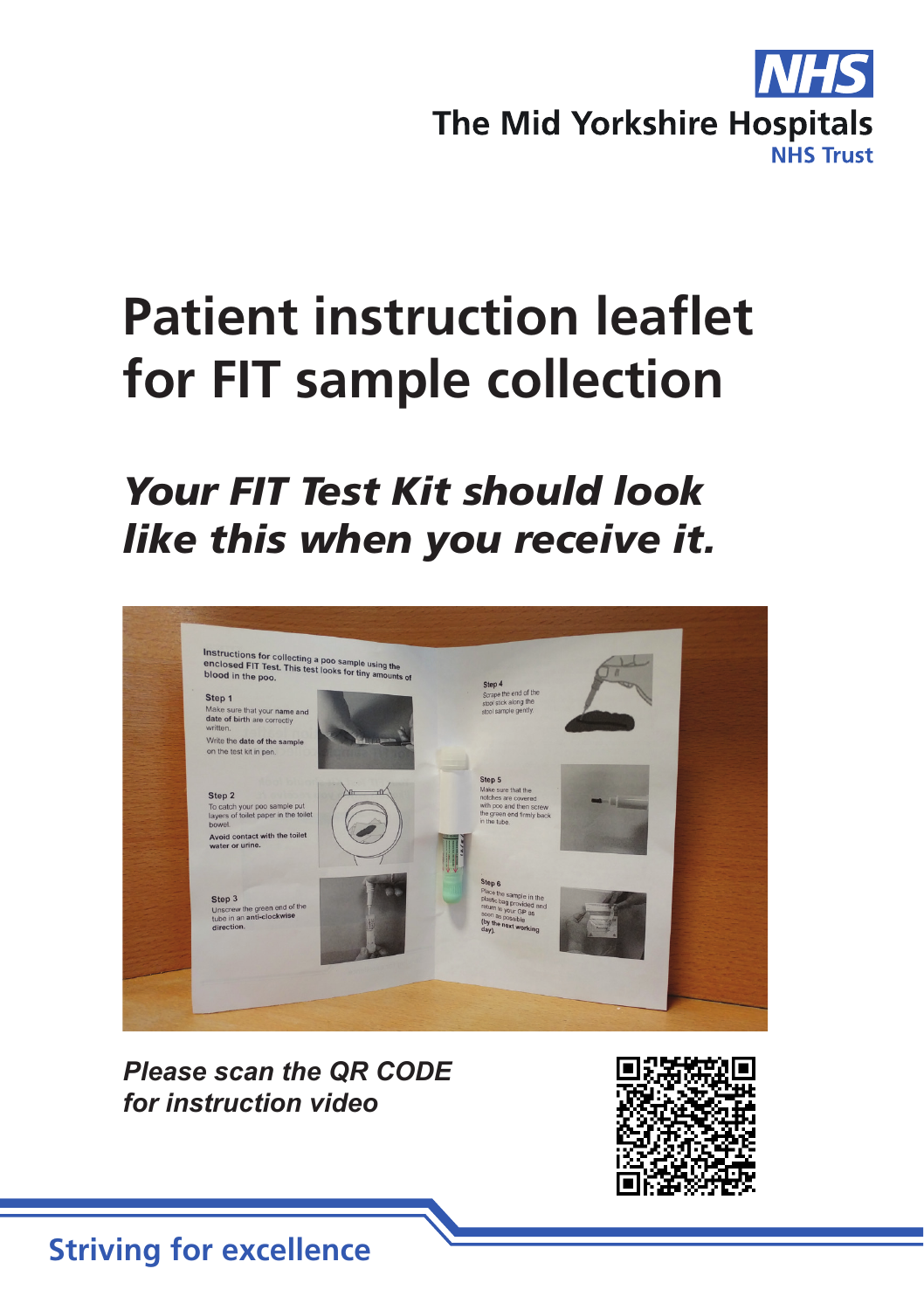**Instructions for collecting a poo sample using the enclosed FIT Test. This test looks for tiny amounts of blood in the poo.**

# **Step 1**

Make sure that your **name and date of birth** are correctly written.

Write the **date of the sample** on the test kit in pen.



### **Step 2**

To catch your poo sample put layers of toilet paper in the toilet bowl.

**Avoid contact with the toilet water or urine.**



# **Step 3**

Unscrew the **green end** of the tube in an **anti-clockwise direction.**

> **\* Do not unscrew the white cap \***